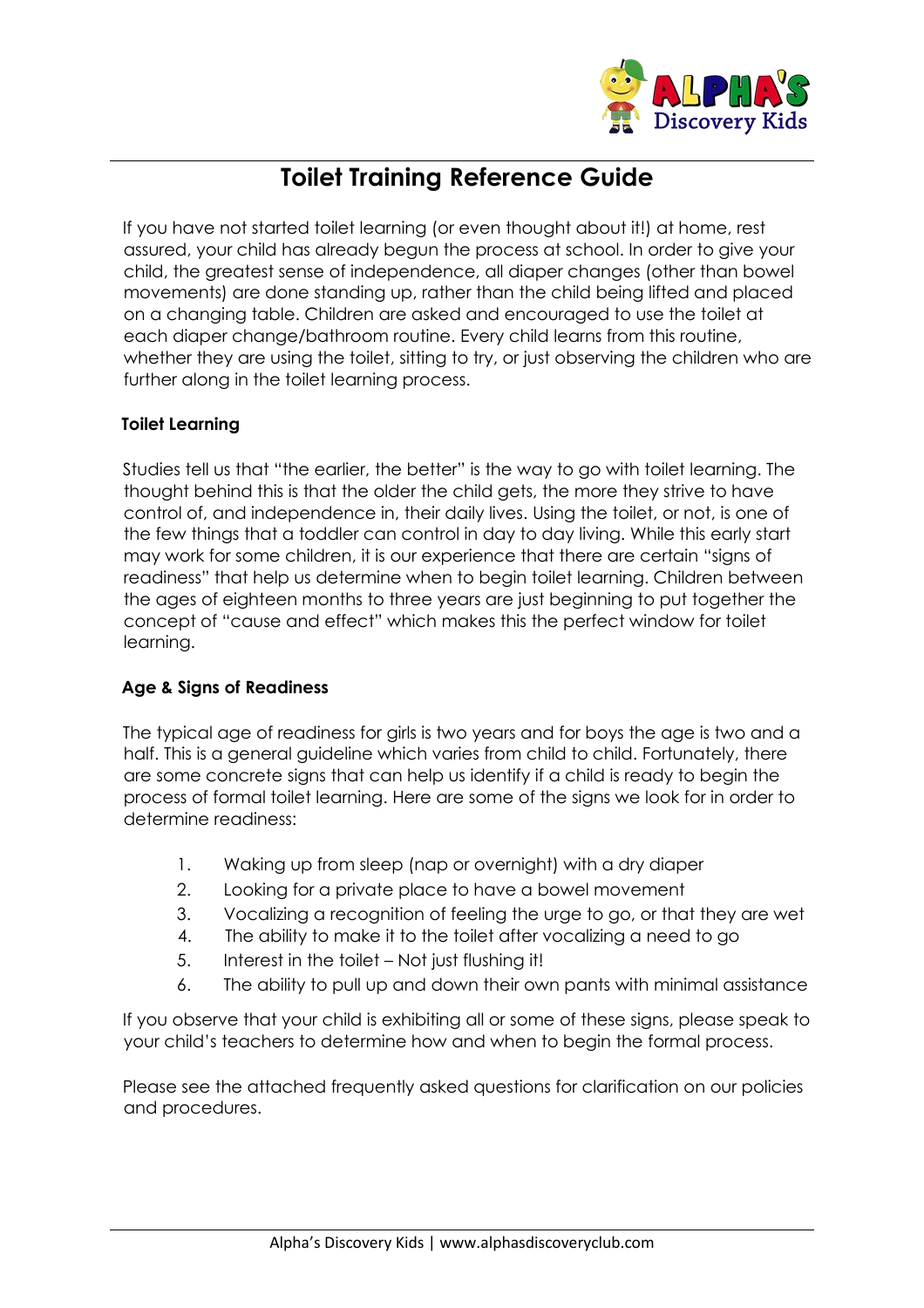

# **FAQ's**

## Q: What if we are not seeing the signs?

A: As mentioned, the typical age of readiness is two years for girls and two and a half for boys. This is a general benchmark therefore, even children who are not showing signs of readiness in the average age range will generally come around.

#### Q: When should I send my child to school in underwear?

A: Once you have observed the signs and discussed a timeline with your child's teacher, we recommend at least 2 successful full days at home in underwear before sending your child to school diaper-free. We also strongly recommend that, once you begin the process of toilet learning, you do not revert back to using diapers throughout the day. This can be very confusing to a toddler, and detrimental to their success.

## Q: What do we need to bring to school?

- A: Please bring the following items:
	- 5 pairs of pants
	- 5 pairs of underwear
	- 5 pairs of socks
	- spare shoes (more than just indoor/outdoor)
	- 4 shirts
	- wipes
	- spare splash/snow pants when appropriate

## Q: How can I set my child up for success?

A: Every child is different; however below is a list of tips you may find useful.

- Make it a family event! Ensure that all family members are willing and active participants
- Use appropriate names for body parts. This is important for clarity and consistency between home and school.

• Start small. Have your child wear ONLY underwear and use a small potty to start, eventually adding more clothing and moving up to a real toilet (with a potty seat).